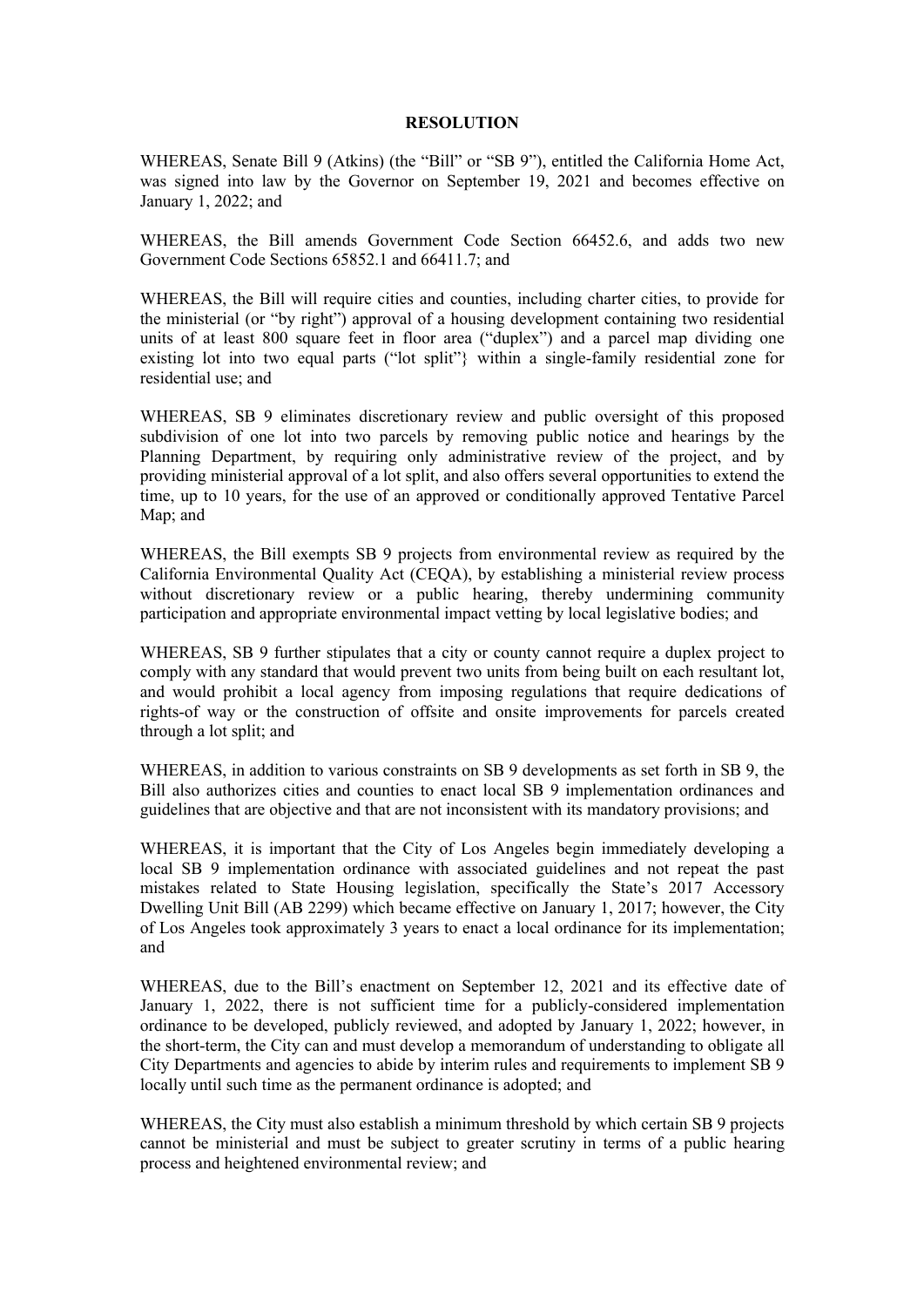WHEREAS, there remains significant unanswered questions about legal, ownership, countycity, and interdepartmental responsibility pursuant to SB 9 implementation that need to be resolved; and

WHEREAS, it is important that both the short-term memorandum and long-term ordinance establish basic precepts applicable to all SB 9 projects, including, but not limited to:

1) **Objective Zoning/Subdivision/Design Standards.** The Bill authorizes the City to impose objective zoning standards, objective subdivision standards, and objective design review standards applicable to structures and parcels created by an urban lot split that do not conflict with this section; or preclude the construction of two 800 square foot minimum housing units. Accordingly, all such existing objective City standards shall apply to SB 9 projects, in addition to any additional objective standards that the City may adopt.

2) **Maximum of Four Units and Two Lots.** SB 9 obligates the City to allow two units per lot, and one lot split, for a total of four units and a total of two lots (parcels). The City is not required and shall not allow any additional units or structures (such as ADUs), nor any further lot splits, on any parcel that has been split once and on which four units have been approved.

3) **Parking.** The Bill allows the City to choose to require parking consistent with the terms of the Bill. Accordingly, the City shall require off-street parking of one space per unit, unless the parcel is located within one-half mile walking distance of either a high-quality transit corridor, as defined in subdivision (b) of Section 21155 of the Public Resources Code, or a major transit stop, as defined in Section 21064.3 of the Public Resources Code or there is a car share vehicle located within one block of the parcel.

4) **Setbacks.** SB 9 allows the City to choose to require setbacks consistent with the terms of the Bill. Accordingly, the City shall require setbacks of up to four feet from the side and rear lot lines in all SB 9 projects and circumstances that are not expressly exempted from such a requirement by the Bill.

5) **Applicant Residency.** The Bill requires every SB 9 applicant to provide an affidavit confirming that the applicant intends to reside in one of the SB 9 units for three years. To fulfill this obligation, the City shall require the applicant to sign and record an affidavit placing a covenant that will run with the land to confirm that the applicant will reside in one of the SB 9 units for three years from the City's grant of the application where a unit already exists, or, if no unit then exists, for three years from the City's issuance of the unit's Certificate of Occupancy.

6) **Affordable Covenant.** There is at present an urgent Statewide and City concern about the provision of affordable housing. Every SB 9 project in the City shall require that a thirty-year affordable covenant for at least moderate income level must be applied to one of the units and listed on the HCID registry of affordable units or the applicant must pay an in-lieu fee (to be determined) that goes toward the City's provision of affordable housing.

7) **Impact/Development Fees.** The City shall require the payment of impact or development fees related to the specific impact that will be imposed on a community by the creation of a SB 9 second lot and additional units. Impact fees can be related to a variety of impacts including but not limited to infrastructure, construction impacts, recreation, libraries, and public art.

8) **Special District Exemptions**. SB 9 exempts historic districts and structures from its terms, and also retains the protections of the California Coastal Act. However, Los Angeles has many other special districts that shall be exempted from SB 9 including Survey LA